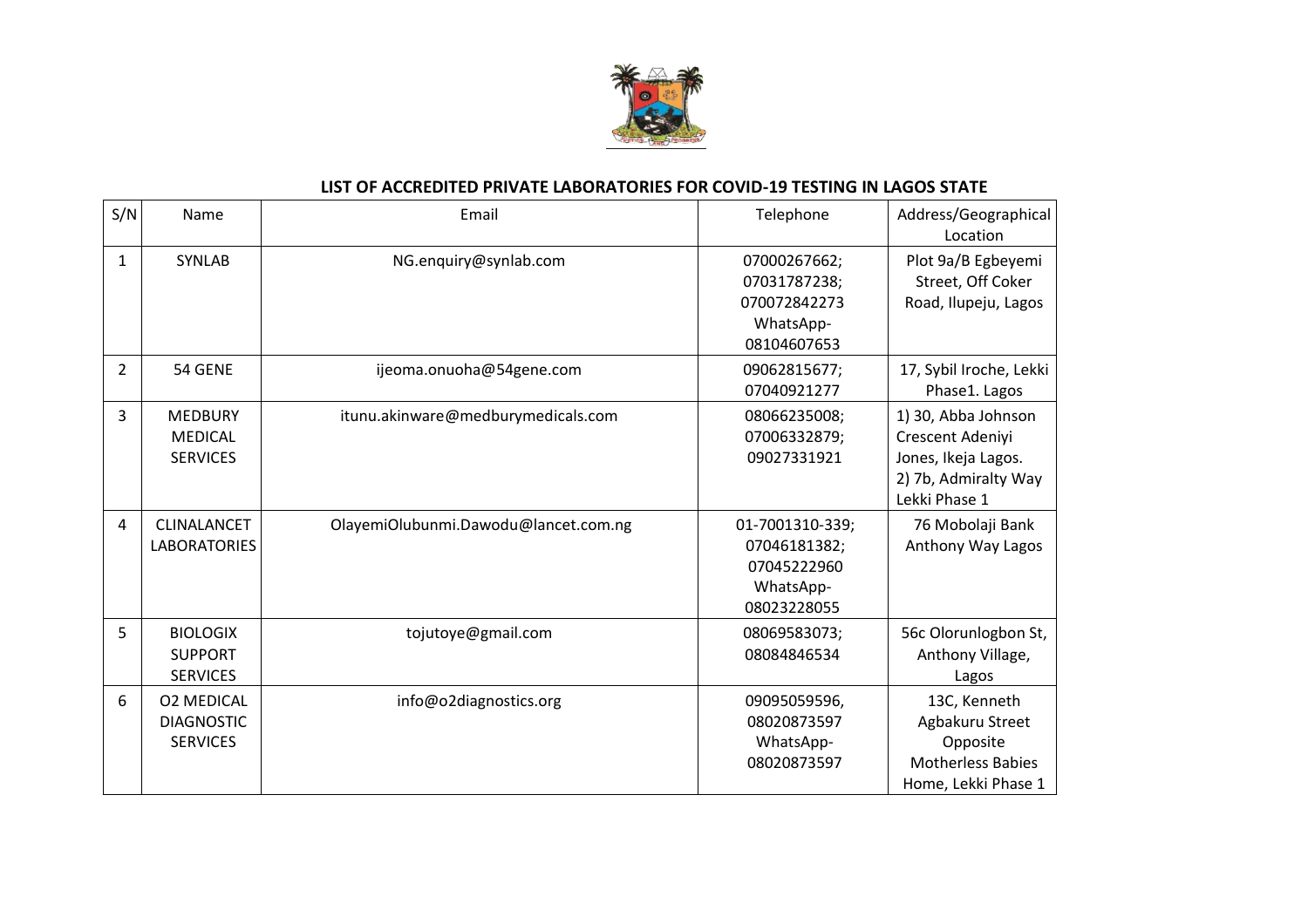| $\overline{7}$ | <b>VCARE</b><br><b>DIAGNOSTICS</b>                                        | sanjay@vcarediagnosticsltd.com          | 09070060622;<br>07080631400;<br>09021623774                     | 100, Ademola<br>Adetokunbo Str, Vi,<br>Lagos                                |
|----------------|---------------------------------------------------------------------------|-----------------------------------------|-----------------------------------------------------------------|-----------------------------------------------------------------------------|
| 8              | <b>CLINIX</b><br>HELATHCARE                                               | covid19.enquiry@clinixhealthcare.com.ng | 08167996163;<br>08147735938;<br>09053959205                     | Blk 12, Plot B, Alhaji<br>Adejumo Ave,<br>Anthony, Lagos                    |
| 9              | AFRIGLOBAL<br><b>MEDICARE</b>                                             | covid@afriglobalmedicare.com            | 08000808080; 01-<br>6291000; 01-6290998<br>WhatsApp;09022891059 | 8 Mobolaji Bank-<br>Anthony Way By<br>Unity<br>B/Stop Ikeja- Lagos          |
| 10             | <b>REDDINGTON</b><br>ZAINE<br><b>LABORATORIES</b>                         | Sola.oluwole@reddingtonhospital.com     | 09046400000;<br>08061348550;<br>08061348431                     | 6b Bendel Close, Vi,<br>Lagos                                               |
| 11             | TOTAL E & P<br>(RESTRICTED)                                               | modesta.igwe@external.total.com         | 08065501216                                                     | Victoria Island                                                             |
| 12             | <b>UNION</b><br><b>DIAGNOSTICS</b>                                        | info@uniondiagnostic.com.ng             | 08023356891                                                     | 43, Tejuosho Street,<br>Surulere                                            |
| 13             | IOM MHAC<br><b>LAGOS</b><br><b>LABORATORY</b><br>$\left( \right)$         | Aukhuedobah@iom.int<br>Magboola@iom.int | 08052380683                                                     | 1 Isaac John Street<br>Gra Ikeja                                            |
| 14             | WELLMED<br><b>HEALTHCARE</b><br>LIMITED                                   | contact@wellmedhealthcareltd.com        | 080567231601                                                    | Km 52 Lekki Epe<br><b>Expressway Beside</b><br>Ajiwe Police Station<br>Ajah |
| 15             | <b>ACOUNS</b><br><b>LABORATORY</b>                                        | acounslab@gmail.com                     | 09053002875                                                     | Km 12, Lekki Epe<br>Expressway, Ikota,<br>Lagos                             |
| 16             | <b>ARRIVE ALIVE</b><br><b>DIAGNOSTICS</b><br>& IMAGING<br><b>SERVICES</b> | info@arrivealiveltd.com                 | 08091838811,<br>08091838855                                     | 35 Cole Street, Off<br>Mabo Street,<br>Ojuelegba, Surulere,<br>Lagos        |
| 17             | <b>MEDILAG</b>                                                            | medilagconsultlabs@gmail.com            | 08066117865                                                     | Rm 113 Tafawa                                                               |